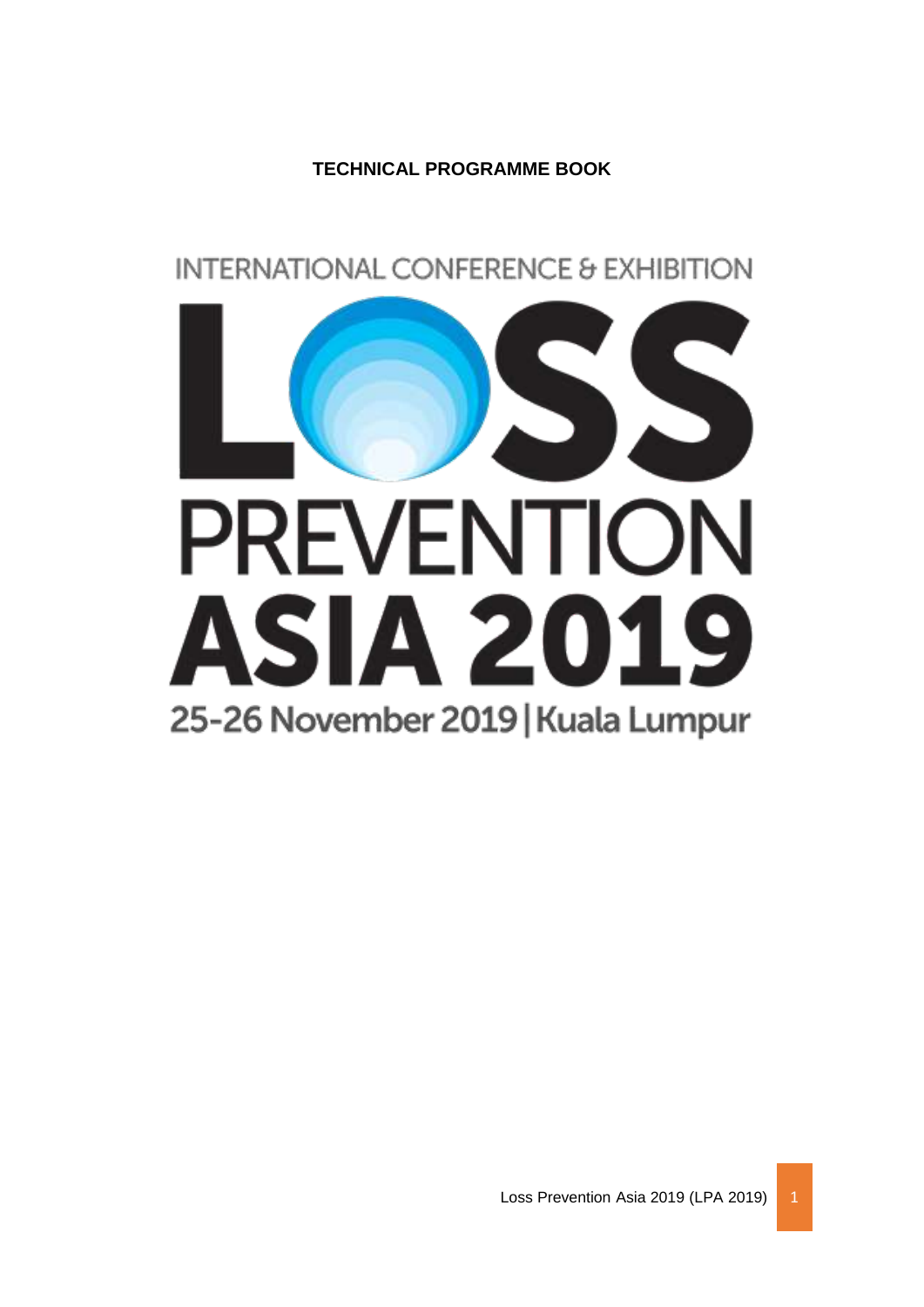Technical Session 1 Date: 25<sup>th</sup> November 2019 (Monday) Time: 2:00 pm – 3:30 pm

| Company                                         | Title/Author(s)                                                                                                                                                           |
|-------------------------------------------------|---------------------------------------------------------------------------------------------------------------------------------------------------------------------------|
| <b>VESTIGO</b>                                  | Embrace Living Safety Concept to Raise Proactiveness Within<br>Company's Safety Performance and Culture<br>Taram Satiraksa Abdullahwan and Mohd Kamarudin Abdul Hamid     |
| <b>PETRONAS</b>                                 | Avoidance of Loss of Product Containment (LOPC) Through Effective<br>Implementation of Digital Pipeline Integrity Management System<br>(PIMS)<br>Ahmad Sirwan Mat Tuselim |
| ARKEMA<br><b>THIOCHEMICAL</b><br><b>SDN BHD</b> | Occupational Safety Contribution to Process Safety<br>Zamri Wagiman                                                                                                       |
| UTP                                             | Classification of Faults in Oil and Gas Pipelines Using Support Vector<br><b>Machines</b><br>Nagoor Basha, Srinivasa Rao Pedapati, Shazaib Ahsan and Faizul<br>Dzubir     |

Technical Session 2 Date: 25<sup>th</sup> November 2019 (Monday) Time: 2:00 pm – 3:30 pm

| Company         | Title/Author(s)                                                                                                                                                                                      |
|-----------------|------------------------------------------------------------------------------------------------------------------------------------------------------------------------------------------------------|
| UMP             | Management of Change System with Integrated Risk Analysis for<br><b>Temporary and Emergency Cases</b><br>Kar Kei Pang and Hanida Abdul Aziz                                                          |
| UNITEN          | Intelligent Risk-Based Maintenance Approach for Steam Boilers: Real<br>Case<br>Firas Basim Ismail Alnaimi, Noor Fazreen Ahmad Fuzi and<br><b>Mohammad Shakir Nasif</b>                               |
| <b>PETRONAS</b> | Managing Heat Recovery Steam Generator (HRSG) Integrity and<br>Inspection by Risk Based Inspection (RBI) Approach.<br>Mohd Zaini Mohd Zakaria, Hashim Othman and Hambali Chik                        |
| UPM             | Investigation of The Causes for Fatal Accidents Due to Falls from<br>Heights in Malaysia and USA<br>Abderrahim Zermane, Mohd Zahirasri Mohd Tohir, Hamdan<br>Mohamed Yusoff and Mohd Rafee Baharudin |
| <b>PETRONAS</b> | Composite Repairs Integrity Assessment: An Overview of Inspection<br><b>Techniques</b><br>Siti Haslina Mohd Ramli and Rosman Ariffin                                                                 |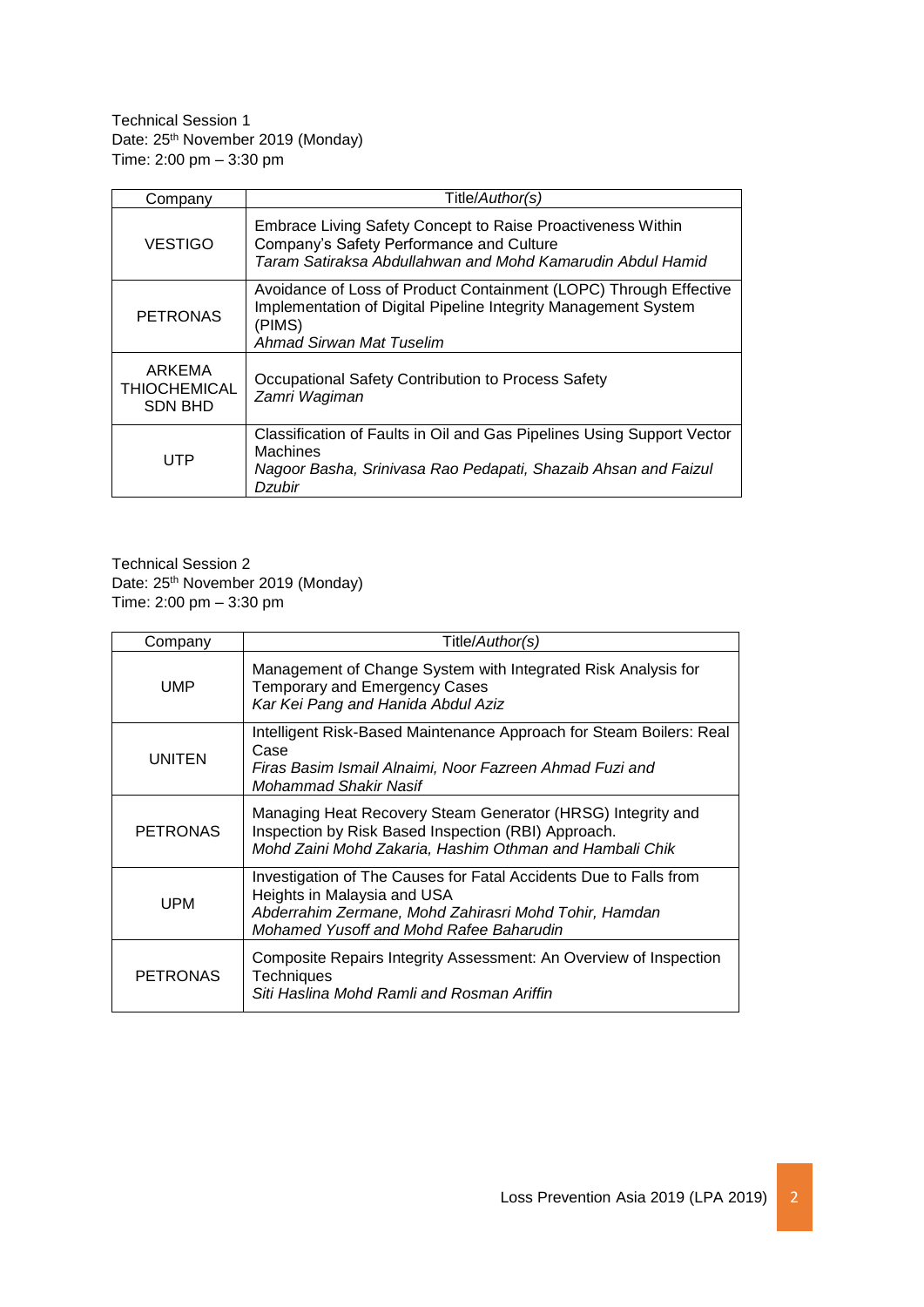Technical Session 3 Date: 25<sup>th</sup> November 2019 (Monday) Time: 2:00 pm – 3:30 pm

| Company                          | Title/Author(s)                                                                                                                                                                                                                      |
|----------------------------------|--------------------------------------------------------------------------------------------------------------------------------------------------------------------------------------------------------------------------------------|
| <b>Qatar Petroleum</b>           | Risk Based approach to manage Process Safety aspects of an old NGL facility<br><b>Prakash Naidu and Dinesh Govind</b>                                                                                                                |
| Universitas<br>Indonesia         | Risk Assessment on The Impact of Port Development to Wellhead Platform by<br><b>SORA Method</b><br>Heri Hermansyah, Anggraini Ratih Kumaraningrum, Andy Noorsaman<br>Sommeng, Anondho Wijanarko, Muhamad Sahlan and Azmi Mohd Sharif |
| <b>UNIVERSITY</b><br>OF CALCUTTA | Thermodynamic Availability Analysis for Quantification of Resilience of Gas<br>Sweetening Unit: Optimization of Energy Usage & Reduction in Equipment Cost<br>Dr Sirshendu Guha and Dr Sudip Kumar Das                               |
| UTM/UiTM                         | Main Geometrical Features of Horizontal Buoyant Jet Fire and Associated<br><b>Radiative Fraction</b><br>Nur Shahidah Ab Aziz, Rafiziana Md Kasmani and Mohd Dinie Muhaimin<br>Samsudin                                               |

Technical Session 4 Date: 25<sup>th</sup> November 2019 (Monday) Time: 3:45 pm – 5:00 pm

| Company    | Title/Author(s)                                                                                                                                                                                                                         |
|------------|-----------------------------------------------------------------------------------------------------------------------------------------------------------------------------------------------------------------------------------------|
| UPM        | Evaluation of Plated vs Grated Process Deck in Typical FPSO from<br><b>Explosion Perspective</b>                                                                                                                                        |
|            | Umamaheswari Porselvam, Nik Nor Liyana Nik Ibrahim and Hamdan<br><b>Bin Mohamed Yusof</b>                                                                                                                                               |
| <b>UMP</b> | Assessment of Explosibility and Explosion Severity of Rice Flour at<br>Different Concentration and Ignition Time<br>Wan Zaiton Wan Sulaiman, Pm Dr Mohd Fadzil Mohd Idris, Pm Dr<br>Jolius Gimbun and Ir. Ts. Dr Siti Zubaidah Sulaiman |
| Risktec    | Electronic Safety Case (e-SafetyCase)<br>Mike Bates                                                                                                                                                                                     |
| UTP        | Design Optimization of Base-Frame Structure of Portable Cabin<br><b>Using Structural Analysis</b><br>Shazaib Ahsan, Muhammad Fahad, Ali Akbar and Farooq I Azam                                                                         |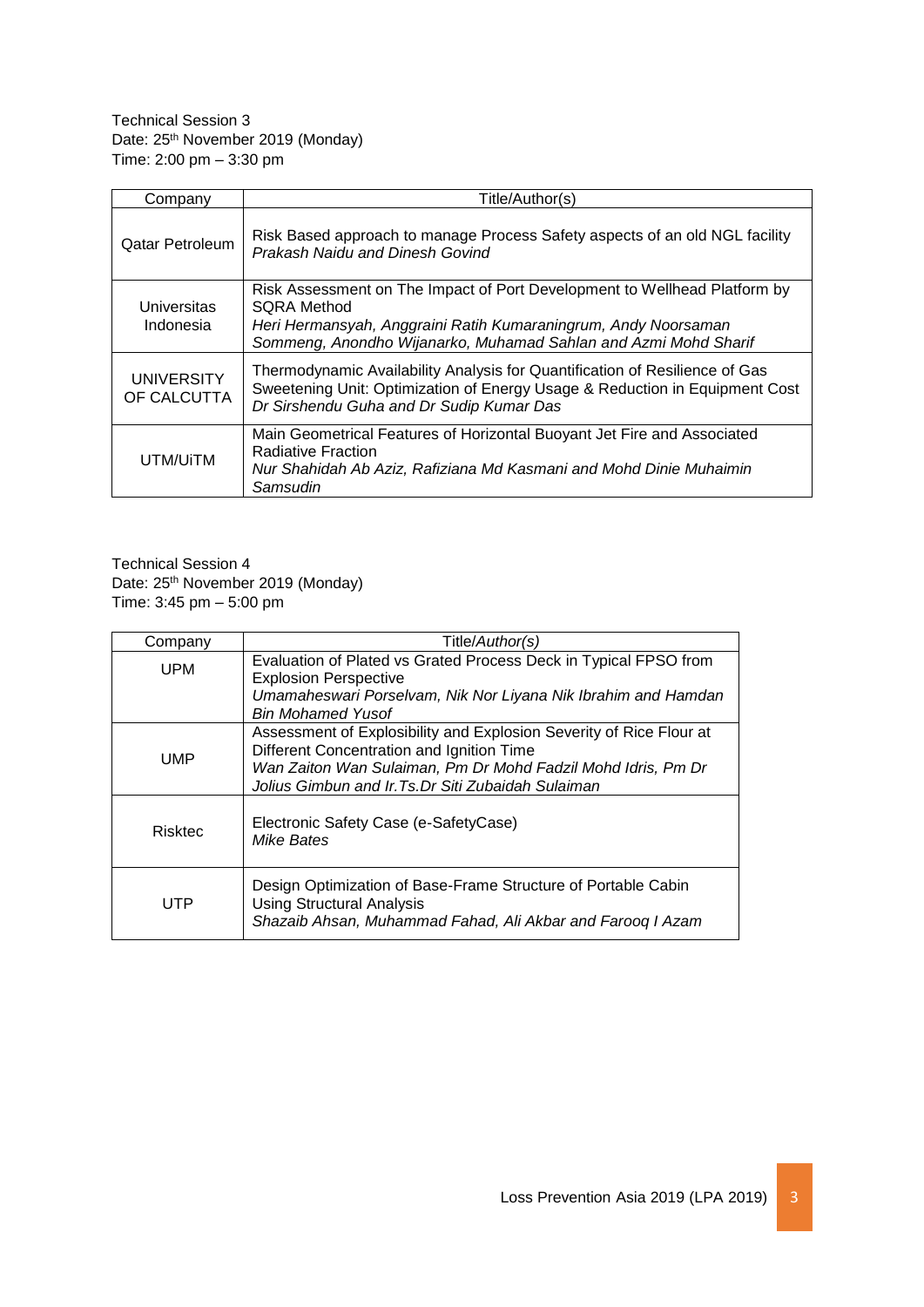Technical Session 5 Date: 25<sup>th</sup> November 2019 (Monday) Time: 3:45 pm – 5:00 pm

| Company                                             | Title/Author(s)                                                                                                                                                                                                    |
|-----------------------------------------------------|--------------------------------------------------------------------------------------------------------------------------------------------------------------------------------------------------------------------|
| China University<br>of Petroleum-<br><b>Beijing</b> | Advanced Inspection, Monitoring and Repair Methods for Integrity<br>Management of Subsea Production Systems<br>Yulong Zhang, Frank Lim, Menglan Duan and Chen An                                                   |
| <b>INPEX</b><br>Corporation                         | ALARP Demonstration Case Study - Firewater Curtain Application for<br><b>LPG Sphere</b><br>Sivaneswaran Kamala Kannan, Tetsushi Matsui, Florian Guinchard,<br>Yuya Takahashi, Tetsuo Yonezawa and Yoshihito Takada |
| <b>PETRONAS</b>                                     | Establish and Operationalize Safe Operating Limits<br>Mohd Ashraf Mohd Ibrahim                                                                                                                                     |
| China University<br>of Petroleum<br>(East China)    | A Reliable Processing Method of Data Detected by Magnetic Eddy<br>Current of a Defect Cluster Based on Data Fitting and Genetic<br>Algorithm<br>Jingyi Xiong, Wei Liang, Xiaobin Liang and Meng Zhang              |

Technical Session 6 Date: 25<sup>th</sup> November 2019 (Monday) Time: 3:45 pm – 5:00 pm

| Company                                                                                        | Title/Author(s)                                                                                                                                 |
|------------------------------------------------------------------------------------------------|-------------------------------------------------------------------------------------------------------------------------------------------------|
| Honeywell<br>Performance<br>Materials &<br>Technologies                                        | Validating HAZOP/LOPA Assumptions Using Your Own Historian<br>Data<br><b>Anthony Downes</b>                                                     |
| Sekolah Tinggi<br>Teknologi<br>Industri Bontang<br>(STTIB/Industrial<br>Technology<br>College) | Complacency or Lack of Awareness: Concerns on Permit to Work<br>Application and Ways to Enhance the Implemented Practices<br>Nugrahanto Widagdo |
| Teradata                                                                                       | Data Driven Safety and the Swiss Cheese<br><b>Ananth Nochur</b>                                                                                 |
| Australian<br>Maritime College<br>(UTAS)                                                       | Combatting Scavenge Fires and Crankcase Explosions On Merchant<br>Ships<br>Mohan Anantharaman, Rabiul Islam, Faisal Khan and Vikram<br>Garaniya |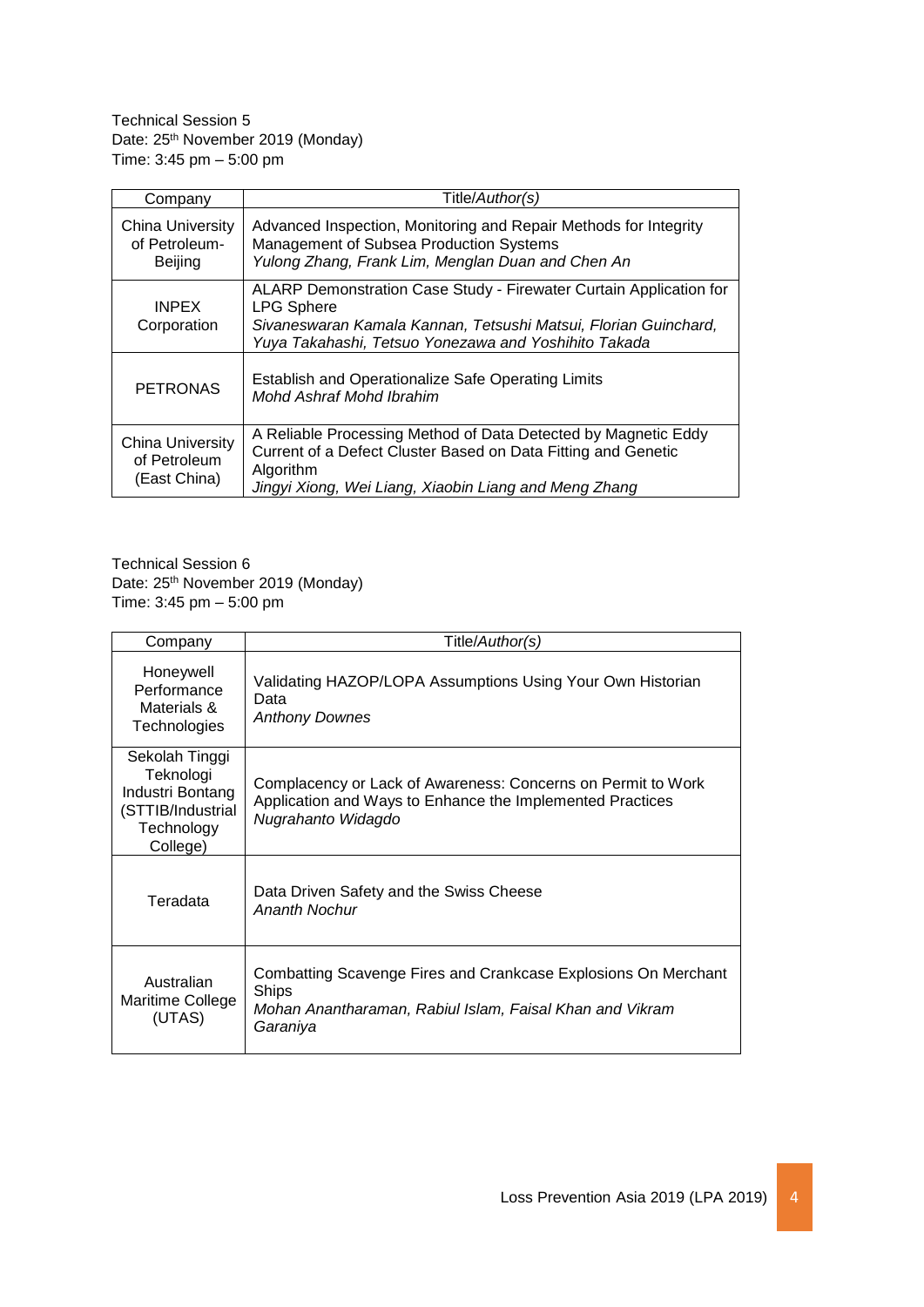Technical Session 7 Date: 26th November 2019 (Tuesday) Time: 1:30 pm – 3:00 pm

| Company                                | Title/Author(s)                                                                                                                                                                                                                                |
|----------------------------------------|------------------------------------------------------------------------------------------------------------------------------------------------------------------------------------------------------------------------------------------------|
| <b>UTP</b>                             | Remaining Useful Life Prediction of Crude Oil Pipeline by Means of<br><b>Deterioration Curves</b><br>Nagoor Basha, Srinivasa Rao Pedapati and Faizul Dzubir                                                                                    |
| <b>UPM</b>                             | Statistical Analysis of Malaysian Timber's Combustion data from the Cone<br><b>Calorimeter Test</b><br>Sulaiha Ali, Siti Aslina Hussain and Mohd. Zahirasri Mohd. Tohir                                                                        |
| Advisian<br>Malaysia Sdn<br><b>Bhd</b> | A Maturity Model Assessment of QRA in the Malaysia Offshore Oil and Gas<br>Industry.<br>Krishna Moorthy                                                                                                                                        |
| Advisian<br>Malaysia Sdn<br><b>Bhd</b> | Safety and cost aspects of pressurized vs. non-pressurised electrical room<br>designs for offshore facilities.<br>Girish Jose and Krishna Moorthy                                                                                              |
| <b>UTP</b>                             | Prediction of thermocline thickness based on temperature distribution of<br>stratified thermal energy storage tank using artificial neural network.<br>Afzal Ahmed Soomro, Mohd Amin B Abd Majid, Ainul Akmar Binti Mokhtar and<br>Aijaz Abbas |

## Technical Session 8 Date: 26<sup>th</sup> November 2019 (Tuesday) Time: 1:30 pm – 3:00 pm

| Company                                             | Title/Author(s)                                                                                                                                                                                                                                       |
|-----------------------------------------------------|-------------------------------------------------------------------------------------------------------------------------------------------------------------------------------------------------------------------------------------------------------|
| <b>UNITEN</b>                                       | Investigation on The Suitability of Natural Gas Hydrate Formation<br>Prediction Simulation Packages and its Implementation Conditions<br>Firas Basim Ismail Alnaimi, Chee Liang Lim Henry, Amar Sahed,<br>Hikmat S AI Salim and Mohammad Shakir Nasif |
| <b>PETRONAS</b>                                     | Piping Integrity Improvement Towards Plant OEE Improvement<br>Wei Lee Choo, Hua Jiuh Sia and Zainal M Arif                                                                                                                                            |
| UTM                                                 | The challenges of performing basic offshore survival and emergency<br>training for platforms in tropical water<br>Norafneeza Norazahar                                                                                                                |
| <b>China University</b><br>of Petroleum<br>(Beijng) | A Novel Denoising Method of Defect Signals Based On Ensemble<br><b>Empirical Mode Decomposition and Energy-Based Adaptive</b><br>Thresholding<br>Xiaobin Liang, Wei Liang, Jingyi Xiong and Meng Zhang                                                |
| Universitas<br>Indonesia                            | Analysis of Fuel Truck Accident Data in One Fuel Distribution<br>Company in Indonesia<br>Lisda Dwi Rahayu and Mila Tejamaya                                                                                                                           |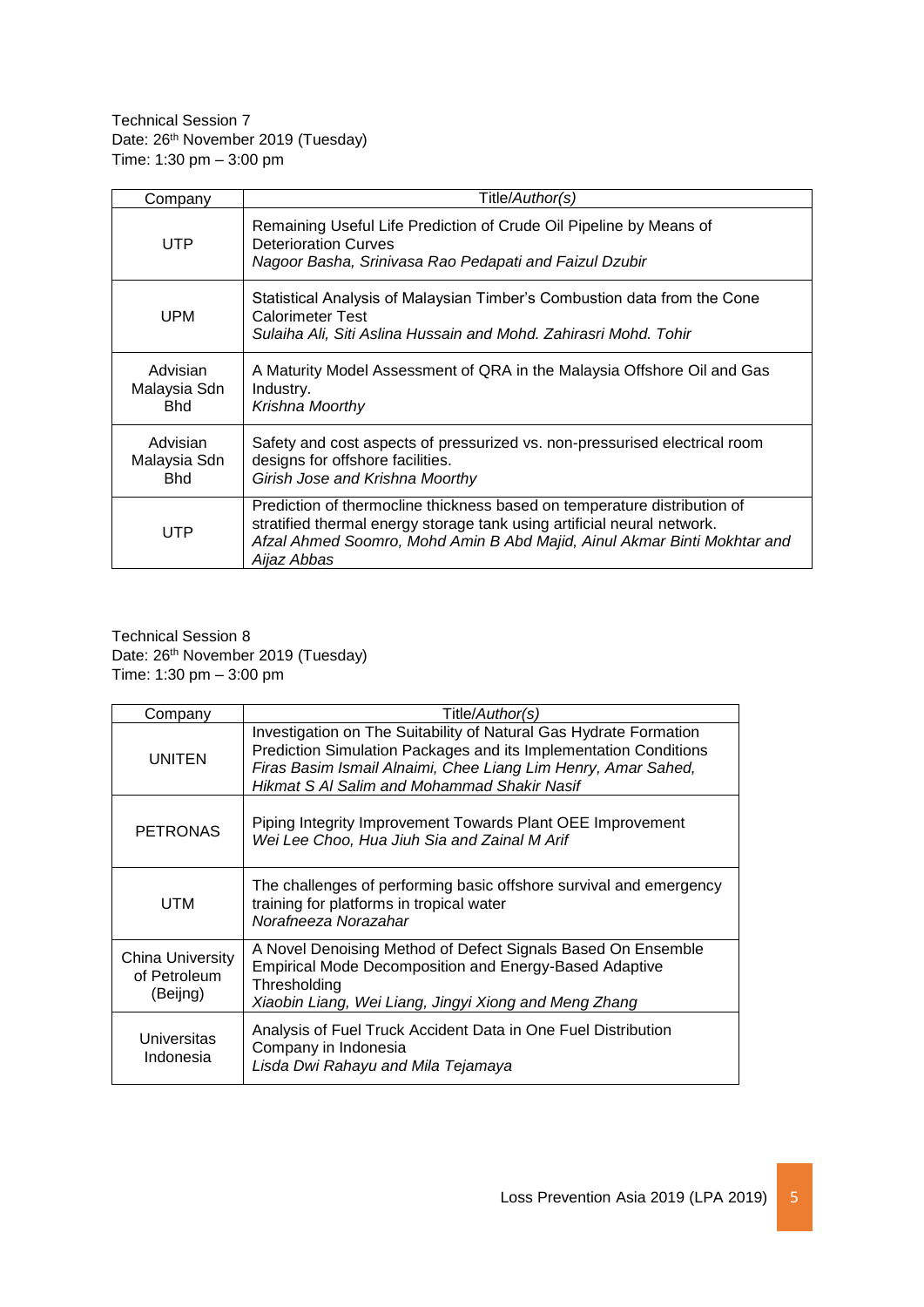Technical Session 9 Date: 26th November 2019 (Tuesday) Time: 1:30 pm – 3:00 pm

| Company               | Title/Author(s)                                                                                                                                                                       |
|-----------------------|---------------------------------------------------------------------------------------------------------------------------------------------------------------------------------------|
| <b>UTP</b>            | Breakeven Analysis of Thermal Energy Storage System under Uncertain<br><b>Operating Conditions</b><br>Ali Akbar, Mohd Amin Bin Abd Majid and Ainul Akmar Binti Mokhtar                |
| UITM/UTM              | Design of Household Products Ingredients with Minimum Safety and Health<br><b>Risk</b><br>Rafegah Raslan, Mimi Haryani Hassim, Nishanth G. Chemmangattuvalappil and<br>Denny K. S. Ng |
| Versatec/Radial<br>SG | Search & Connect Your Safety Critical "Big Data"<br>Joep Coenen and Mark van 'T Zet                                                                                                   |
| UTP                   | Conceptual Framework – Risk Assessment of Nanomaterials Using Bayesian<br><b>Network</b><br>Mardhati Zainal Abidin and Risza Rusli                                                    |

Technical Session 10 Date: 26th November 2019 (Tuesday) Time: 3:15 pm – 4:30 pm

| Company                                                                | Title/Author(s)                                                                                                                                                                                              |
|------------------------------------------------------------------------|--------------------------------------------------------------------------------------------------------------------------------------------------------------------------------------------------------------|
| Badan Tenaga<br><b>Nuklir Nasional</b>                                 | An Overview of Integrated Management System in National Nuclear Energy<br>Agency, Indonesia.<br>Widjanarko Widjanarko, Anggraini Ratih Kumaraningrum and Hanna Yasmine                                       |
| Badan Tenaga<br><b>Nuklir Nasional</b>                                 | Preliminary Study of General Safety Requirements-3 Part 2 as a Scope for<br><b>BATAN Integrated Management System.</b><br>Rusbani Kurniawan, Iswanto Iswanto, Sunarto Sunarto and Yuliana Esti<br>Prabandari |
| CUSAT, India<br>(Cochin<br>University of<br>Science and<br>Technology) | Applications of Intuitionistic Fuzzy Analytic Heirarchy Process: An Overview<br>V.R. Renjith and Suresh G                                                                                                    |
| Memorial<br>University                                                 | A Variable Mosquito Flying Optimization Based Hybrid ANN Model for The<br>Alarm Tuning of Process Fault Detection Systems<br>Md Alauddin, Faisal Khan, Syed Imtiaz and Salim Ahmed                           |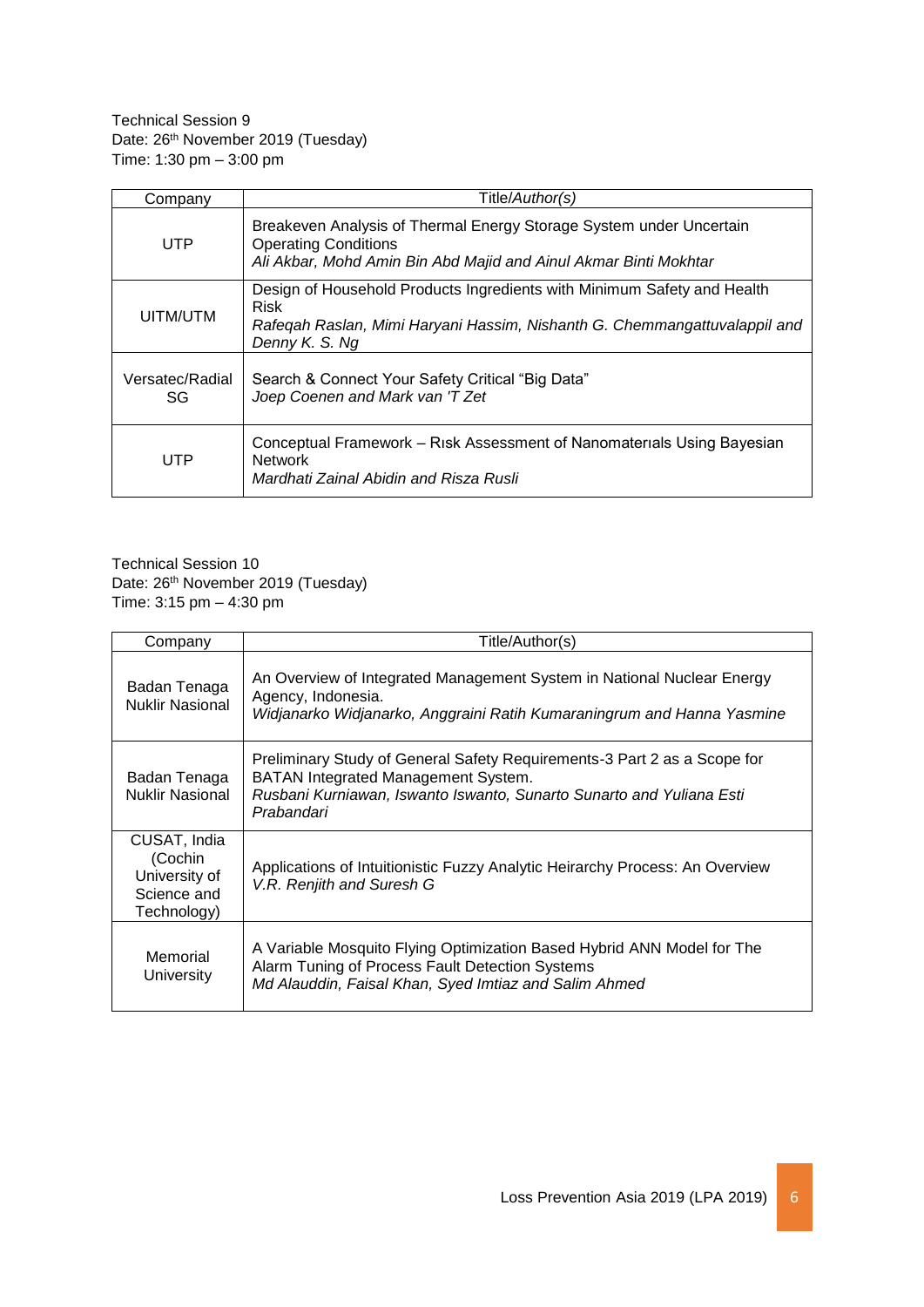Technical Session 11 Date: 26<sup>th</sup> November 2019 (Tuesday) Time: 3:15 pm – 4:30 pm

| Company                                              | Title/Author(s)                                                                                                                                                                               |
|------------------------------------------------------|-----------------------------------------------------------------------------------------------------------------------------------------------------------------------------------------------|
| <b>UTP</b>                                           | Assessment of Human Reliability in Chemical Engineering Lab Using Bayesian<br><b>Network</b><br>Abdul Mukhriz Nur Iman Abdul Manan and Risza Rusli                                            |
| Australian<br>Maritime<br>College (UTAS)             | A Hybrid Human Reliability Assessment Technique for Maintenance of Marine<br>and Offshore Operations<br>Rabiul Islam, Mohan Anantharaman, Faisal Khan, Rouzbeh Abbassi and Vikram<br>Garaniya |
| Cochin<br>University of<br>Science and<br>Technology | A Study On Inherent Safer Design Practices and Enhancement Methods in<br>Process Industries<br>Baiju Karun and Dr. V.R. Renjith                                                               |
| <b>PETRONAS</b>                                      | Pipeline Integrity Management and The Invent of Analytics<br>Mohd Nazmi Mohd Ali Napiah                                                                                                       |

Technical Session 12 Date: 26th November 2019 (Tuesday) Time: 3:15 pm – 4:30 pm

| Company    | Title/Author(s)                                                                                                                                                            |
|------------|----------------------------------------------------------------------------------------------------------------------------------------------------------------------------|
| UTP        | Simulation of Erosion Rate in Standalone Sand Screen Due to Sand<br>Production<br>Ahmed Alghurabi, Mysara Eissa Mohyaldinn, Shiferaw Regassa Jufar<br>and Obai Younis Taha |
| UTP        | Artificial Intelligence (AI) Based Fault Detection and Diagnostics<br>(FDD) in Gas Mixture Pipelines<br>Syed Muhammad Mujtaba and Tamiru Alemu Lemma                       |
| UTP        | Equipment Based Route Index of Inherent Safety<br>Muhammad Athar, Azmi Mohd Shariff, Azizul Buang and Heri<br>Hermansyah                                                   |
| <b>UMP</b> | Probability Analysis of Damages to Subsea Pipeline<br>Nurul Sa'Aadah Sulaiman and Henry Tan                                                                                |